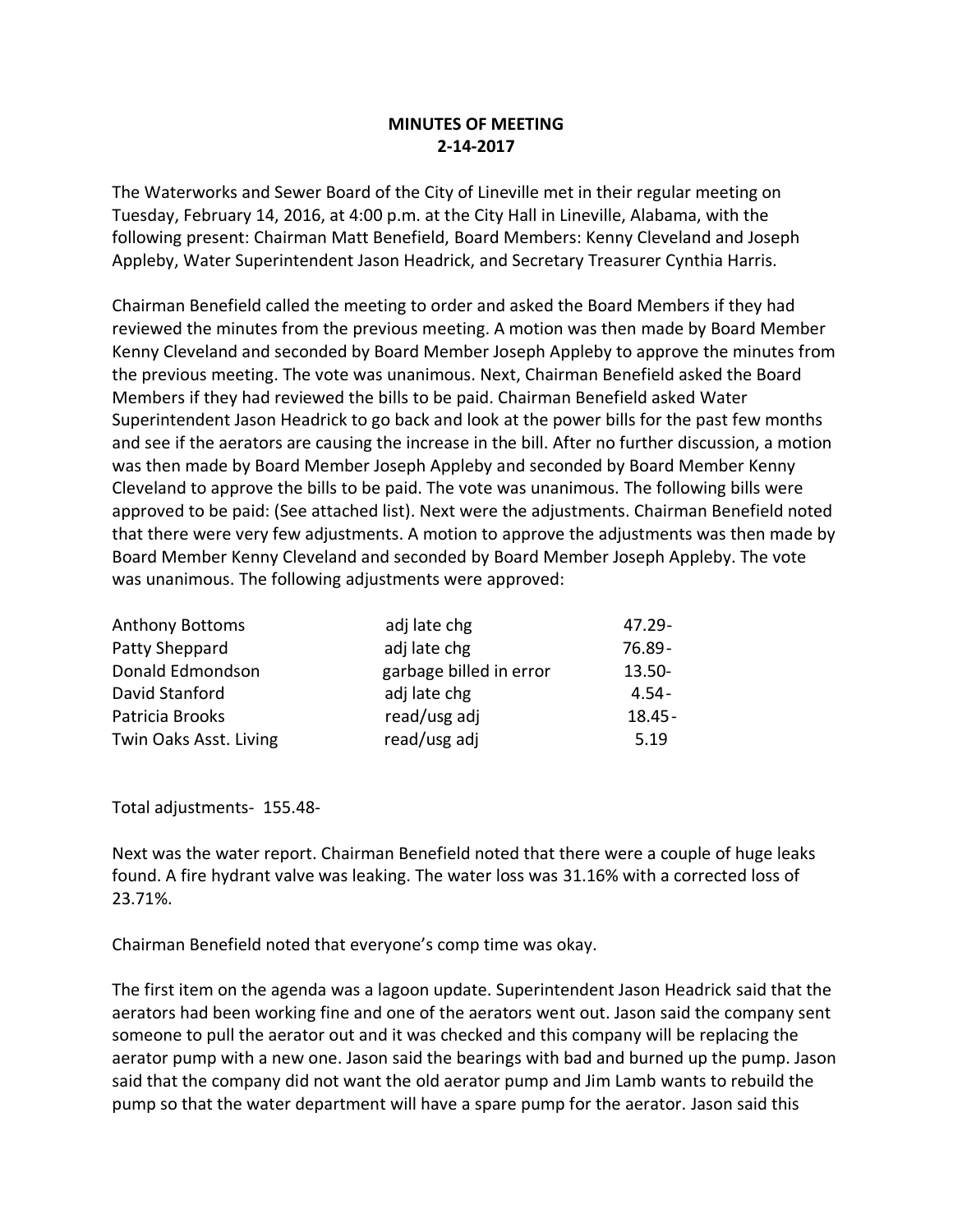aerator went out at a bad time because they failed the ammonia test. Jason said hopefully they will pass the test once the aerator is back in place. Jason said another option to look at if this does not work is Blue Frog. Jason said the Town of Goodwater has a lagoon similar to Lineville. Chairman Benefield said this company has done a presentation for the water board in the past. Chairman Benefield said Goodwater hired Blue Frog when they were under consent order from ADEM to put in a system for their lagoon. Chairman Benefield said Blue Frog does financing and if this is an option the water board has to take, this will eliminate the need for the bio blocks and the UV system. This system gets rid of fecal and ammonia. Jason said they can wait until August or September to see the results from Goodwater to see if this option was effective. Jason said he would like to try using TTL to pull samples for them just to see if the results are the same as ERA to ensure the samples are being pulled accurately. Chairman Benefield said that on Wednesday, February 22<sup>nd</sup> Martin Ecosystems will be coming. They want to model the lagoon where they can market their product to others. Chairman Benefield said they should be here around 4:00 p.m. that day.

Next on the agenda was Claude Bennett sewer line. Jason said he will go and talk to Roger about this problem in front of Claude's house. Jason said the sewer line has a hump in it and is backing up into Claude's house. Jason said right now he has Mike going out with the sewer jetter and running the jetter through this line to keep the line clear to keep this from happening. Jason is hoping to get the history of what happened in this area from Roger so that they can try to get it fixed.

Next on the agenda was the sewer certification raises. Chairman Benefield said that John and Wade recently earned their sewer certification. Chairman Benefield said while looking at this, Jason earned his sewer certification in 2012 and never received his raise for it. Chairman Benefield said so in giving a \$1.00 an hour raise to John and Wade for their sewer certification, Jason will to be giving his \$1.00 an hour raise for his sewer certification he received. Chairman Benefield said that Jason knows this will be for going forward. A motion to give \$1.00 an hour raise for sewer certifications to Jason, John, and Wade effective the next pay period was then made by Board Member Joseph Appleby and seconded by Board Member Kenny Cleveland. The vote was unanimous. Chairman Benefield said that the water board has been paying for registration for the classes and the tests necessary to obtain either water or sewer certifications and if a person fails the test, the water board has been paying for the test again which is around \$450.00. Chairman Benefield said going forward in the future that the water board will pay for the first test taken for certification and if the employee fails the test then the employee is responsible for paying for any additional tests needed for certification. A motion was then made by Board Member Kenny Cleveland and seconded by Board Member Joseph Appleby for the water board to pay for the first test for water or sewer certifications and if the employee does not pass the test then the cost for any additional test will be the employee's responsibility. The vote was unanimous.

Board Member Kenny Cleveland asked Jason if he had heard any additional information on finding a truck for the water department. Jason said he talked with David Pettus and he had